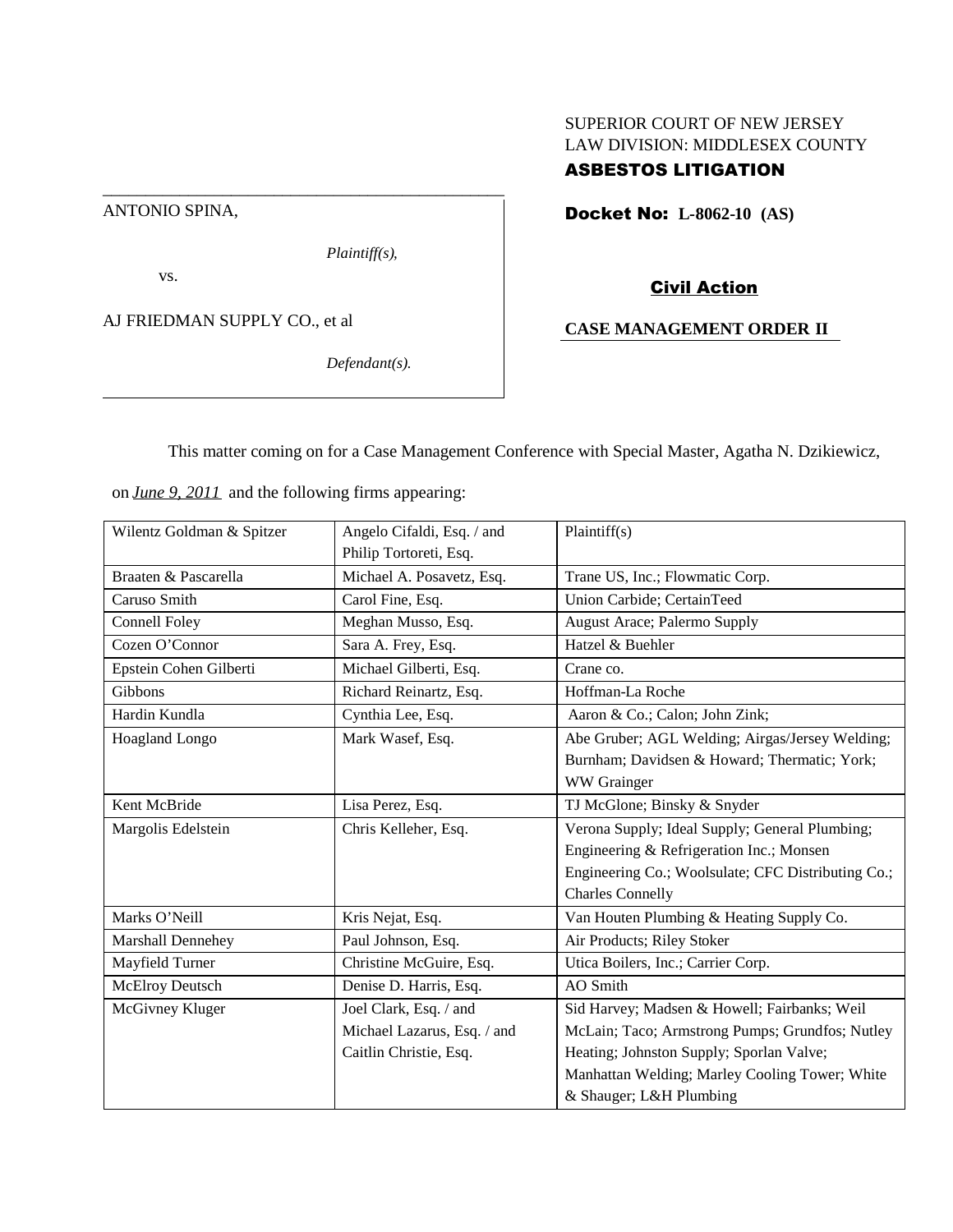| Nelson Levine       | Jeannie Park, Eqs.        | Zy-Tech                                              |
|---------------------|---------------------------|------------------------------------------------------|
| O'Toole Fernandez   | Charles Savoth, Esq.      | Dana; Sanders; National Combustion; James            |
|                     |                           | Plumbing; Central Engineering; Peerless Ind.         |
| Reilly Janiczek     | Colin Scanlon, Esq.       | ITT; Cleaver Brooks; Hilco Inc. (individually and as |
|                     |                           | successor to Universal Supply Group, Inc.)           |
| Segal McCambridge   | Kevin Turbert, Esq.       | <b>Victaulis</b>                                     |
| Speziali Greenwald  | Joanne Hawkins, Esq.      | <b>Foster Wheeler</b>                                |
| Tierrney Law Office | Todd Arno, Esq.           | AJ Friedman Supply Co., Inc.                         |
| Weiner Lesniak      | Helen Griff Chalier, Esq. | Robert A. Keasbey                                    |
| Wilbraham Lawler    | Tonya M. Harris, Esq.     | Dunphey Smith                                        |
| Wilson Elser        | Joseph A. Gallo, Esq.     | Ductmate                                             |

IT IS on this **13th** day of **June, 2011** *effective from the conference date;*

ORDERED as follows:

Counsel receiving this Order through computerized electronic medium (E-Mail) shall be deemed by the court to have received a copy of the filed original court document. Any document served pursuant to this Order shall be deemed to be served by mail pursuant to *R*.1:5-2.

## **DISCOVERY**

| July 29, 2011      | Plaintiff shall serve answers to wrongful death interrogatories by this date.                                                                                                                               |
|--------------------|-------------------------------------------------------------------------------------------------------------------------------------------------------------------------------------------------------------|
| July 8, 2011       | Defendants shall serve answers to standard interrogatories by this date.                                                                                                                                    |
| August 26, 2011    | Plaintiff shall propound supplemental interrogatories and document requests by<br>this date.                                                                                                                |
| September 23, 2011 | Defendants shall serve answers to supplemental interrogatories and document<br>requests by this date.                                                                                                       |
| August 26, 2011    | Defendants shall propound supplemental interrogatories and document requests<br>by this date.                                                                                                               |
| September 23, 2011 | Plaintiff shall serve answers to supplemental interrogatories and document<br>requests by this date.                                                                                                        |
| November 30, 2011  | Fact discovery, including depositions, shall be completed by this date. Plaintiff's<br>counsel shall contact the Special Master within one week of this deadline if all<br>fact discovery is not completed. |
| November 30, 2011  | Depositions of corporate representatives shall be completed by this date.                                                                                                                                   |

 $\_$  ,  $\_$  ,  $\_$  ,  $\_$  ,  $\_$  ,  $\_$  ,  $\_$  ,  $\_$  ,  $\_$  ,  $\_$  ,  $\_$  ,  $\_$  ,  $\_$  ,  $\_$  ,  $\_$  ,  $\_$  ,  $\_$  ,  $\_$  ,  $\_$  ,  $\_$  ,  $\_$  ,  $\_$  ,  $\_$  ,  $\_$  ,  $\_$  ,  $\_$  ,  $\_$  ,  $\_$  ,  $\_$  ,  $\_$  ,  $\_$  ,  $\_$  ,  $\_$  ,  $\_$  ,  $\_$  ,  $\_$  ,  $\_$  ,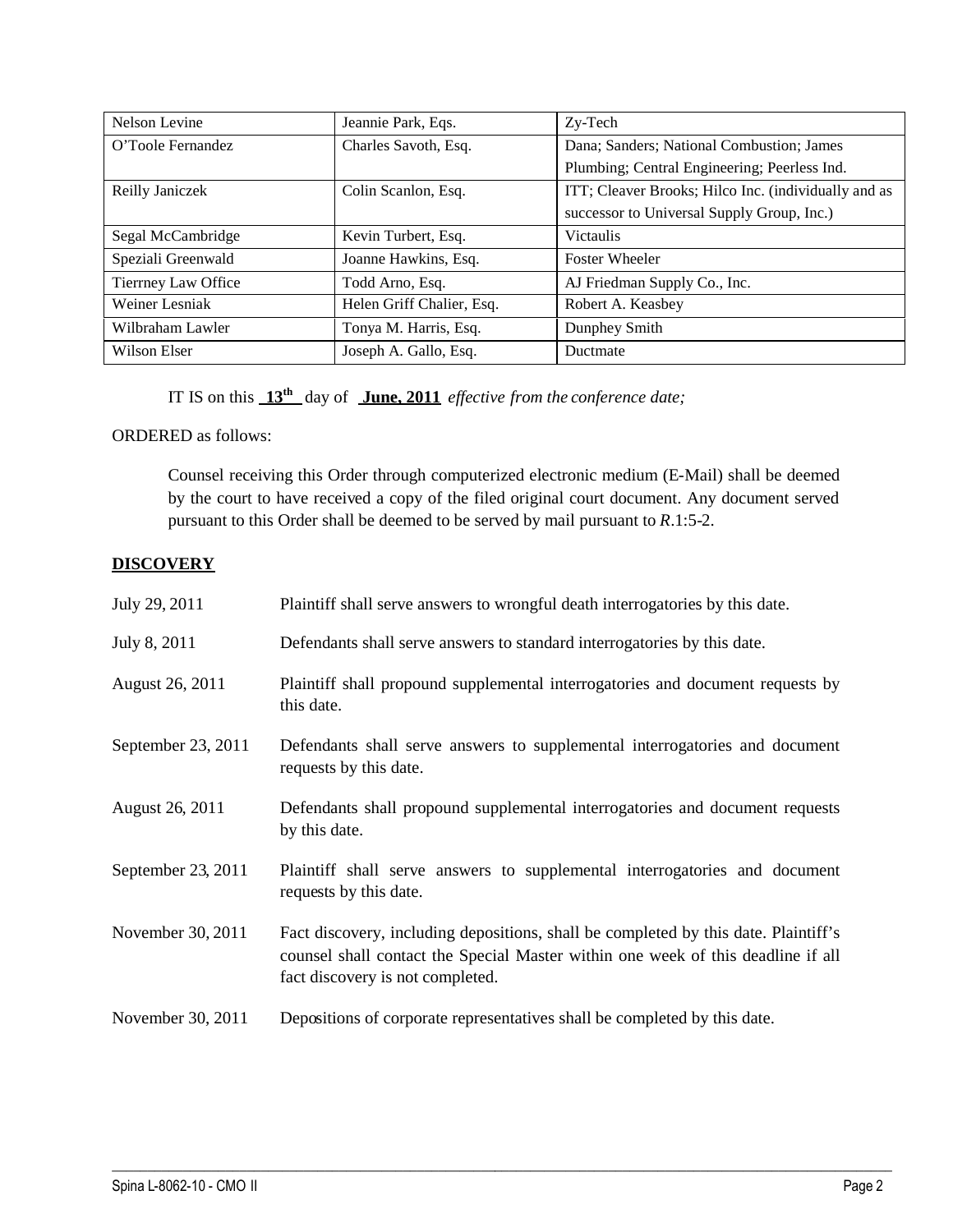## **EARLY SETTLEMENT**

February 10, 2012 Settlement demands shall be served on all counsel and the Special Master by this date.

#### **SUMMARY JUDGMENT MOTION PRACTICE**

- January 6, 2012 Summary judgment motions limited to product identification issues shall be filed no later than this date.
- February 3, 2012 Last return date for product identification summary judgment motions.

#### **POST SUMMARY JUDGMENT SETTLEMENT CONFERENCE**

March 1, 2012 @ 10:00am Settlement conference. All defense counsel shall appear with authority to negotiate settlement and have a representative authorized to negotiate settlement available by phone. Any request to be excused from the settlement conference shall be made to the Special Master no later than 4:00pm of the day prior to the conference. *Case Management Conference to follow, if necessary***.**

## **MEDICAL DEFENSE**

- July 29, 2011 Plaintiff shall serve executed medical authorizations by this date.
- August 31, 2011 Any defendant wishing to present a medical defense shall advise all counsel of its intention by entering a Notice of Appearance of Defense Medical Counsel by this date. Any defendant who does not file such an appearance by this date may be foreclosed from asserting a medical defense.
- February 29, 2012 Plaintiff shall serve additional medical expert reports by this date.
- February 29, 2012 Plaintiff is to arrange for the transfer of pathology specimens and x-rays, if any, by this date.
- March 30, 2012 Defendants shall identify its medical experts and serve medical expert reports, if any, by this date.

#### **LIABILITY EXPERT REPORTS**

- January 31, 2012 Plaintiff shall identify its liability experts and serve liability expert reports or a certified expert statement by this date or waive any opportunity to rely on liability expert testimony.
- February 29, 2012 Defendants shall identify its liability experts and serve liability expert reports, if any, by this date or waive any opportunity to rely on liability expert testimony.

 $\_$  ,  $\_$  ,  $\_$  ,  $\_$  ,  $\_$  ,  $\_$  ,  $\_$  ,  $\_$  ,  $\_$  ,  $\_$  ,  $\_$  ,  $\_$  ,  $\_$  ,  $\_$  ,  $\_$  ,  $\_$  ,  $\_$  ,  $\_$  ,  $\_$  ,  $\_$  ,  $\_$  ,  $\_$  ,  $\_$  ,  $\_$  ,  $\_$  ,  $\_$  ,  $\_$  ,  $\_$  ,  $\_$  ,  $\_$  ,  $\_$  ,  $\_$  ,  $\_$  ,  $\_$  ,  $\_$  ,  $\_$  ,  $\_$  ,